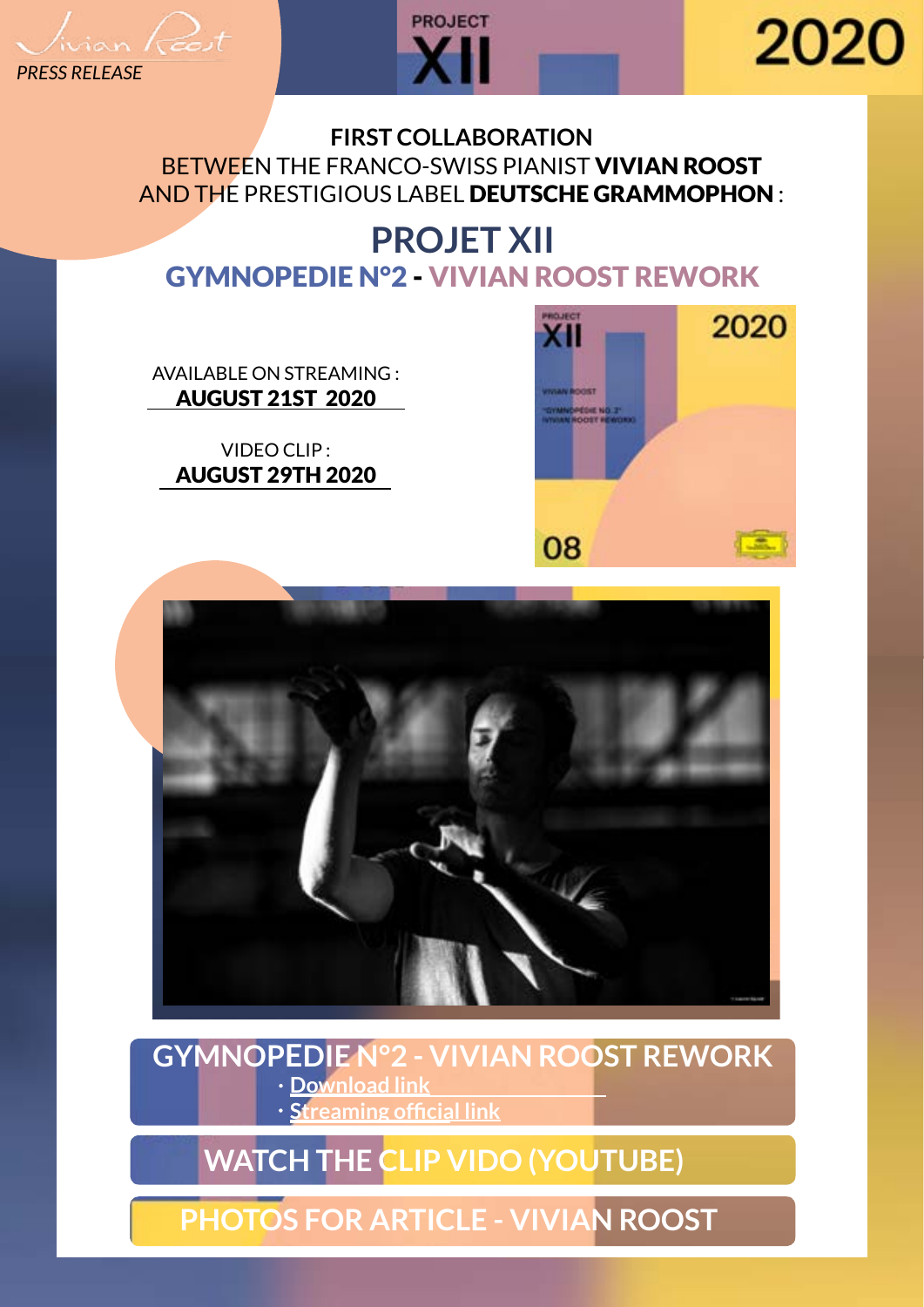



#### **PRESENTATION :**

First collaboration between the Franco-Swiss pianist composer Vivian Roost and the prestigious classical label Deutsche Grammophon for their **PROJECT XII 2020**. For the second year, **Deutsche Grammophon** presents new works by innovative and crea-

tive contemporary musicians. On "XII" they offer—beyond narrow genre boundaries—a reflection of the diversity of today's classical music. The project also reflects the commitment of the yellow label to **the new repertoire**.

This version of Gymnopedie N°2 by the french composer Erik Satie is a completely reimagined version by the Franco-Swiss composer **Vivian Roost**. While consciously respecting the original score, Vivian wanted to bring a new vision of the work by adding new sonorities such as a more aerial sound of the piano, harmonium notes with a triplet rhythm that reinforces the fdance-like feeling as the name «Gymnopedie» indicates, and subtle string's counter melodies giving a dreamy atmosphere to the piece.

«I have always had a great admiration and attraction for Erik Satie's music and particularly for Gymnopedie. It was during the quarantine that the idea of a « Rework » of the Gymnopedies was born. Time seemed suspended, the same way it is when listening to Erik Satie's work. »

Gymnopedie N°2 - Rework takes us on a journey without destination, without limits.



#### **SOCIAL MEDIA :**









For any others informations, interview, meeting with the artist : **- contact@vivianroost.com / press@vivianroost.com -**